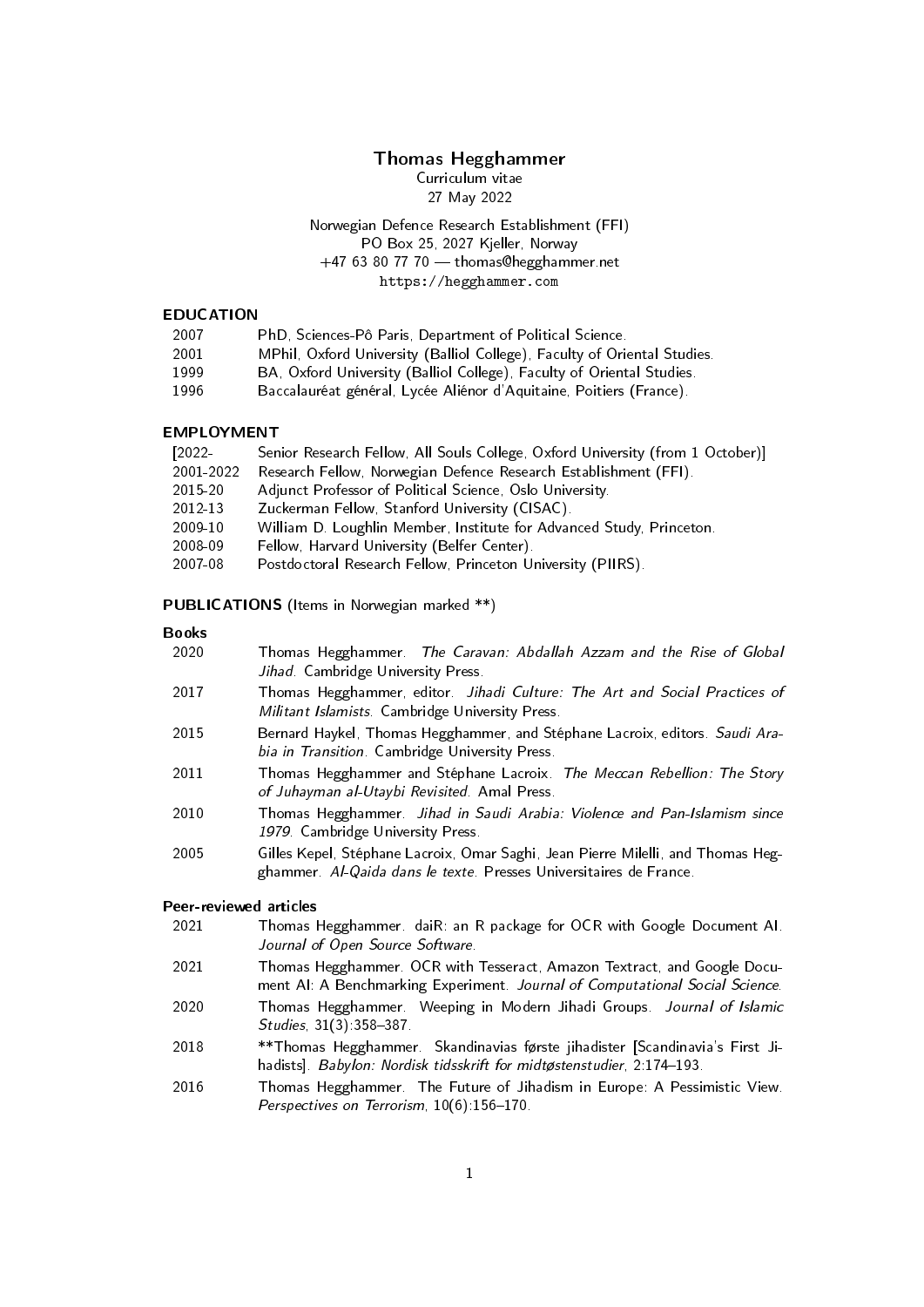- 2015 Thomas Hegghammer and Petter Nesser. Assessing Islamic State's Commitment to Attacking the West. Perspectives on Terrorism, 9(4-5):14-30.
- 2013 Thomas Hegghammer and Joas Wagemakers. The Palestine Effect: The Role of Palestinians in the Transnational Jihad Movement. Die Welt des Islams, 53(3-4):281-314
- 2013 Thomas Hegghammer. Abdallah Azzam and Palestine. Die Welt des Islams, 53(3- 4):353-387
- 2013 Thomas Hegghammer. Should I Stay or Should I Go? Explaining Variation in Western Jihadists' Choice between Domestic and Foreign Fighting. American Political Science Review, 107(1):1-15.
- 2013 Thomas Hegghammer. The Recruiter's Dilemma: Signalling and Rebel Recruitment Tactics. Journal of Peace Research, 50(1): 3-16.
- 2011 Thomas Hegghammer. The Rise of Muslim Foreign Fighters: Islam and the Globalization of Jihad. International Security, 35(3):53-94.
- 2009 Thomas Hegghammer. Jihad, Yes, but Not Revolution: Explaining the Extroversion of Islamist Militancy in Saudi Arabia. British Journal of Middle Eastern Studies, 36(3):395416.
- 2009 Thomas Hegghammer. The Ideological Hybridization of Jihadi Groups. Current Trends in Islamist Ideology, 9:26-45.
- 2008 Thomas Hegghammer. Islamist Violence and Regime Stability in Saudi Arabia. International Affairs,  $84(4)$ : 701-715.
- 2007 Thomas Hegghammer and Stéphane Lacroix. Rejectionist Islamism in Saudi Arabia: The Story of Juhayman al-Utaybi Revisited. International Journal of Middle East Studies, 39(1):103-122.
- 2006 Thomas Hegghammer. Terrorist Recruitment and Radicalisation in Saudi Arabia. Middle East Policy,  $13(4)$ : 39-60.
- 2006 Thomas Hegghammer. Global Jihadism After the Iraq War. Middle East Journal,  $60(1).11 - 32.$
- 2005 \*\* Thomas Hegghammer. Irak-konflikten og radikal islamistisk ideologi [The Iraq Conflict and Radical Islamist Ideology]. Internasjonal Politikk, 63(4):351-370.
- 2004 Brynjar Lia and Thomas Hegghammer. Jihadi Strategic Studies: The Alleged Al Qaida Policy Study Preceding the Madrid Bombings. Studies in Conflict and Terrorism, 27(5): 355-375.
- 2004 \*\*Thomas Hegghammer. Palestina og global jihad [Palestine and Global Jihad]. Babylon: Nordisk tidsskrift for midtøstenstudier, 2(2):60-69.

### Book chapters

- In press Thomas Hegghammer. Can You Trust Anyone on Jihadi Internet Forums? In Diego Gambetta, editor, Fight, Flight, Mimic: Identity Signalling in Armed Conflicts. Oxford University Press.
- 2019 Thomas Hegghammer. Afterword. The Uniqueness of Islamic State. In Stephane J. Baele, Katharine A Boyde, and Travis G. Coan, editors, ISIS Propaganda: A Full-Spectrum Extremist Message. Oxford University Press, Oxford.
- 2018 Thomas Hegghammer. Jihadi Weeping. In Sabine Schmidtke, editor, Studying the Near and Middle East at the Institute for Advanced Study, Princeton, 1936-2017. Gorgias Press, Piscataway, NJ.
- 2017 Thomas Hegghammer. Non-military practices in jihadi groups. In Jihadi Culture: The Art and Social Practices of Militant Islamists. Cambridge University Press.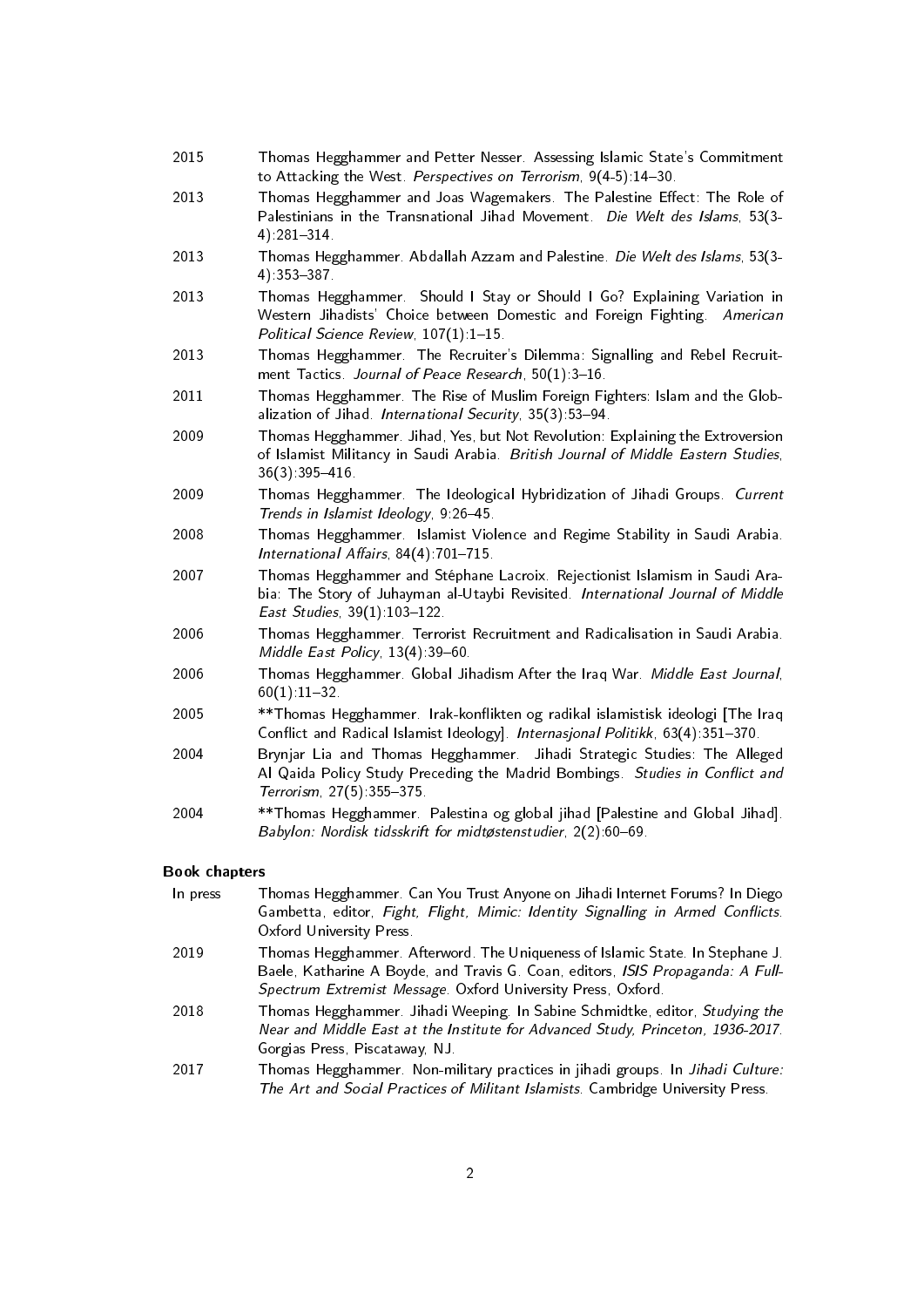- 2017 Thomas Hegghammer. What is jihadi culture and why should we study it? In Jihadi Culture: The Art and Social Practices of Militant Islamists. Cambridge University Press.
- 2017 Thomas Hegghammer and Andreas Dæhli. Insiders and Outsiders: A Survey of Terrorist Threats to Nuclear Facilities. In Matthew Bunn and Scott D. Sagan, editors, Insider Threats, pages 10-42. Cornell University Press.
- 2015 Thomas Hegghammer. Classical and Global Jihadism in Saudi Arabia. In Bernard Haykel, Thomas Hegghammer, and Stéphane Lacroix, editors, Saudi Arabia in Transition. Cambridge University Press.
- 2014 Thomas Hegghammer. The 2003 Riyadh and 2008 Sanaa Bombings. In Bruce Hoffman and Fernando Reinares, editors, The Evolution of the Global Terrorist Threat: From 9/11 to Osama bin Laden's Death. Columbia University Press, New York.
- 2009 Thomas Hegghammer. Jihadi Salafis or Revolutionaries? On Theology and Politics in the Study of Militant Islamism. In Roel Meijer, editor, Global Salafism: Islam's New Religious Movement, pages 244-266. Columbia University Press, New York.
- 2008 Thomas Hegghammer. Violence politique en Arabie Saoudite: Grandeur et décadence d"al-Qaïda dans la Péninsule Arabique". In Bernard Rougier, editor, Qu'estce que le salafisme?, pages 105-122. Presses Universitaires de France, Paris.
- 2005 Thomas Hegghammer. Abdallah azzam: L'imam du jihad. In Gilles Kepel, Thomas Hegghammer, Stephane Lacroix, Omar Saghi, and Jean-Pierre Milelli, editors, Al-Qaida dans le texte, pages 115-138. Presses Universitaires de France.
- 2005 \*\*Thomas Hegghammer. En oversikt over islamistiske terroristgrupper [Islamist Terrorist Groups]. In Bjørn Erik Rasch, editor, Islamistisk terrorisme [Islamist Terrorism], pages 20-52. Abstrakt, Oslo.
- 2003 \*\*Thomas Hegghammer. Islamsk terror og krigen mot Irak [Islamist Terrorism and the War on Iraq]. In Bjørn Erik Rasch, editor, Spillet om Irak *[The Iraq Game]*. Abstrakt, Oslo.

## Encyclopaedia entries

- 2021 Thomas Hegghammer. Jihadi Culture. In David A. Snow, Donatella della Porta, Bert Klandermans, and Doug McAdam, editors, Wiley Blackwell Encyclopedia of Social and Political Movements.
- 2012 Thomas Hegghammer. Suicide. In Gerhard Bowering, Patricia Crone, Wadad Kadi, and Devin J. Stewart, editors, The Princeton Encyclopaedia of Islamic Political Thought, pages 530-531. Princeton University Press, Princeton.
- 2012 Thomas Hegghammer. Terrorism. In Gerhard Bowering, Patricia Crone, Wadad Kadi, and Devin J. Stewart, editors, The Princeton Encyclopaedia of Islamic Political Thought, pages 545-546. Princeton University Press, Princeton.

### Non-refereed articles and reports

- 2021 Thomas Hegghammer. Resistance is Futile: The War on Terror Supercharged State Power. Foreign Affairs, 100(5):44-52.
- 2021 Thomas Hegghammer. Gulf States. In Aniseh Bassiri Tabrizi and David Lewis, editors, Afghanistan and Regional Geopolitics. NATO Defence College Research Paper.
- 2016 Thomas Hegghammer. The jihadist digital empowerment revolution. In The Foreign Fighters Phenomenon and Related Security Trends in the Middle East (World Watch: Expert Notes Series), pages 45-54. Canadian Security and Intelligence Service.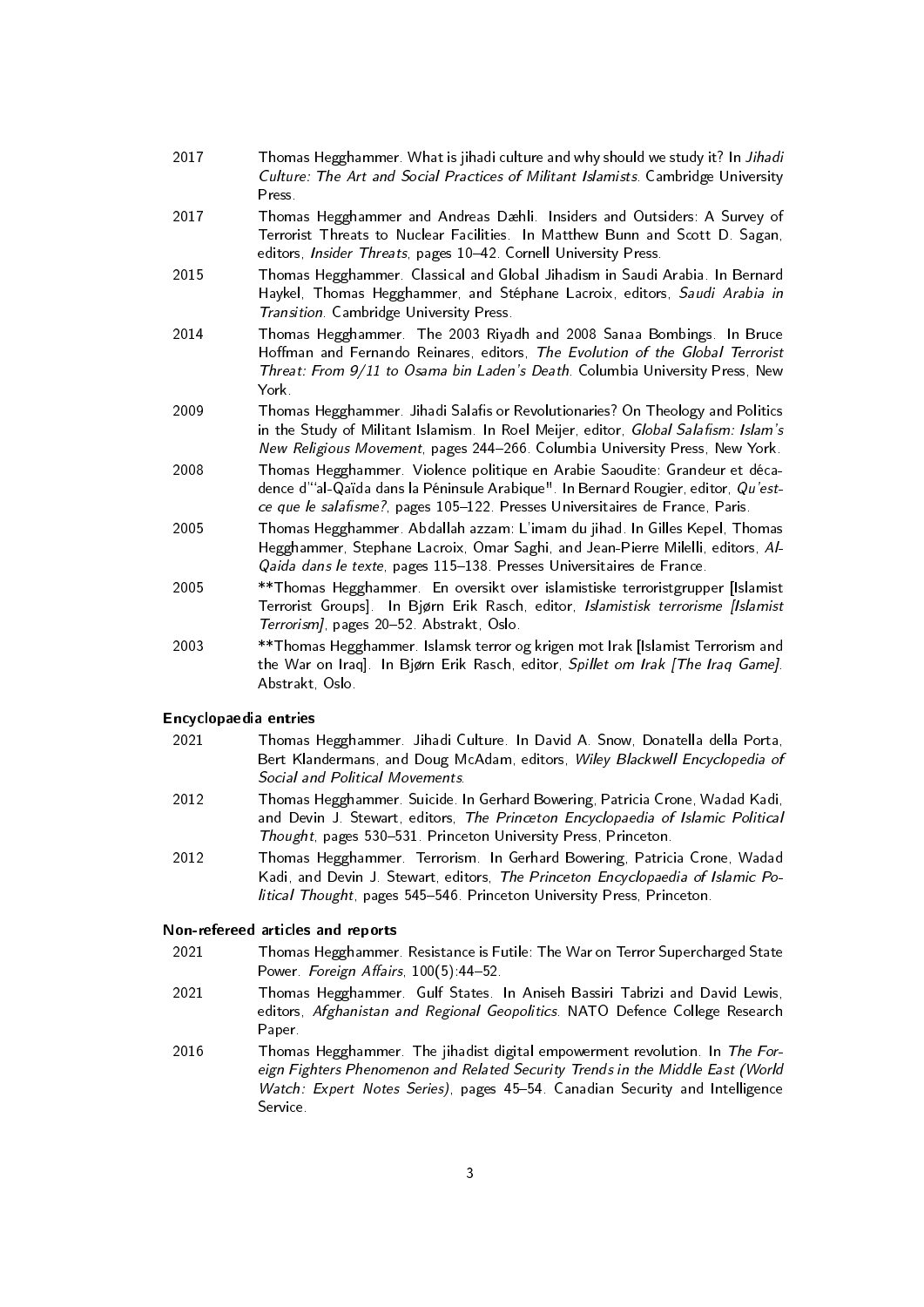- 2014 \*\*Thomas Hegghammer. Norske fremmedkrigere igår og idag [Norwegian Foreign Fighters Yesterday and Today]. Norsk statsvitenskapelig tidsskrift, 30(4):277-288.
- 2012 \*\*Thomas Hegghammer. Trender og utviklingstrekk i internasjonal terrorisme siden 11. september 2001 [Trends and Developments in International Terrorism since 11 September 2001]. 22 July Commission, Oslo, January 17.
- 2010 Thomas Hegghammer. The Failure of Jihad in Saudi Arabia. Combating Terrorism Center, West Point.
- 2008 \*\*Thomas Hegghammer. Al-Qaidas rekruttskoler [Al-Qaida's Drill Schools]. Norsk Militært Tidsskrift, 178(2):14-20.
- 2007 Thomas Hegghammer. Saudi Militants in Iraq: Backgrounds and Recruitment Patterns. Norwegian Defence Research Establishment, Kjeller.
- 2006 \*\*Søren Hove and Thomas Hegghammer. Reformprocesser og sikkerhedsudfordringer på den arabiske halvø [Reform Processes and Security Challenges on the Arabian Peninsula]. Danish Ministry of Foreign Affairs, Copenhagen.
- 2006 Laila Bokhari, Thomas Hegghammer, Brynjar Lia, Petter Nesser, and Truls H Tønnessen. Paths to Global Jihad: Radicalization and Recruitment to Terror Networks. Norwegian Defence Research Establishment, Kjeller.
- 2005 Thomas Hegghammer. Al-Qaida Statements 2003-2004: A Compilation of Translated Texts by Usama bin Ladin and Ayman al-Zawahiri. Norwegian Defence Research Establishment, Kjeller.
- 2004 Stéphane Lacroix and Thomas Hegghammer. Saudi Arabia Backgrounder: Who Are the Islamists? International Crisis Group, Brussels.
- 2004 Åshild Kjøk, Thomas Hegghammer, Annika Hansen, and Jørgen Knudsen. Restoring Peace or Provoking Terrorism? Exploring the Links Between Multilateral Military Interventions and International Terrorism. Norwegian Defence Research Establishment, Kjeller.
- 2004 Thomas Hegghammer. The Iraq Hostage Crisis: Abductions in Iraq, April-August 2004. Norwegian Defence Research Establishment, Kjeller.
- 2003 \*\* Thomas Hegghammer. Dokumentasjon om al-Qaida:: Intervjuer, kommunikéer og andre primærkilder [Documentation on al-Qaida: Interviews, Statements and Other Primary Sources]. Norwegian Defence Research Establishment, Kjeller.
- 2002 \*\*Brynjar Lia, Thomas Hegghammer, Rolf-Inge Vogt Andresen, Åshild Kjøk, and Laila Bokhari. Atommateriale, gass og mikrober som terrorvåpen? En undersøkelse av terrorgruppers interesse for og bruk av ikke-konvensjonelle våpen [Nuclear Material, Gas and Microbes as Terrorist Weapons? A Survey of Terrorist Groups' Interest in, and Actual Use of, Non-Conventional Weapons]. Norwegian Defence Research Establishment, Kjeller.

#### Book reviews and review essays

- 2021 Thomas Hegghammer. Foreign Fighters and Cheese Bells (review of Daniel Byman, Road Warriors: Foreign Fighters in the Armies of Jihad). Texas National Security Review, August 2.
- 2021 Thomas Hegghammer. Review of C. Christine Fair, In their Own Words: Understanding Lashkar-e Tayyaba. Perspectives on Politics, 19(1).
- 2020 Thomas Hegghammer. The Last Jihadi Superstar. War on the Rocks, October 30.
- 2020 Thomas Hegghammer. Review of Barak Mendelsohn, Jihadism Constrained: The Limits of Transnational Jihadism and What It Means for Counterterrorism. Middle East Journal,  $74(1)$ :160-162.
- 2018 Thomas Hegghammer. Review of Olivier Roy, Jihad and Death: The Global Appeal of Islamic State. Journal of Peace Research, November 28.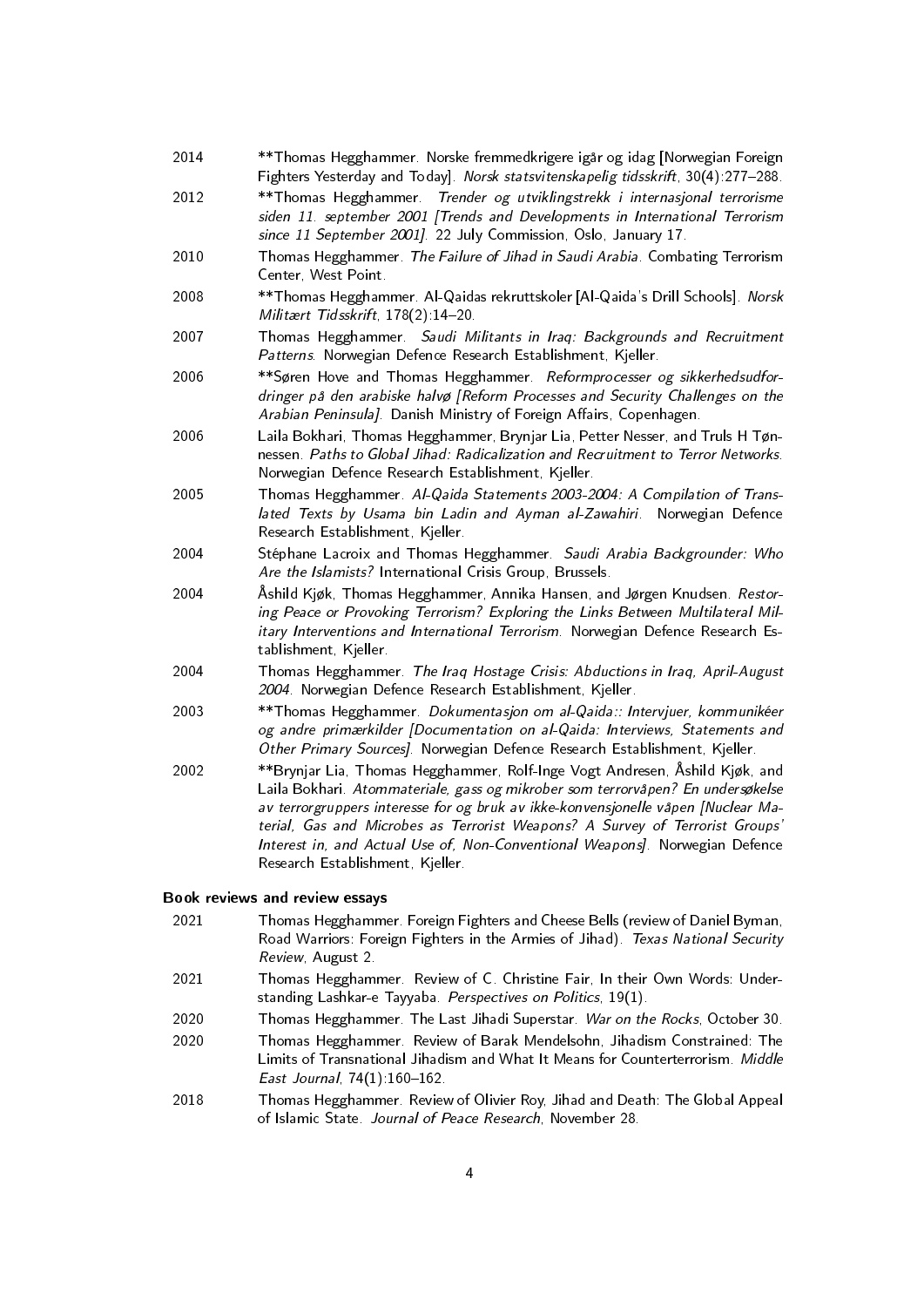- 2012 Thomas Hegghammer. Review of Richard C. Martin and Abbas Barzegar, Islamism: Contested Perspectives on Political Islam. Journal of Islamic Studies, 23(2):252 254.
- 2011 Thomas Hegghammer. Review of Omar Ashour, The De-radicalization of Jihadists: Transforming Armed Islamist Movements. Perspectives on Politics, 9(2):472-473.
- 2011 Thomas Hegghammer. Review of Audrey K. Cronin, How Terrorism Ends: Understanding the Decline and Demise of Terrorist Campaigns. Journal of Peace Research, 48(3).
- 2010 Thomas Hegghammer. Review of Najwa bin Laden et al., Growing up Bin Laden. The National, January 8.
- 2009 Thomas Hegghammer. Review of Laurent Murawiec, Mind of Jihad. Times Higher Education, June 11.
- 2009 Thomas Hegghammer. Review of Jean-Pierre Filiu, L'apocalypse dans l'islam. The National, January 16.
- 2008 \*\*Thomas Hegghammer. Review of Steve Coll, The Bin Ladens: An Arabian Family in the American Century. Morgenbladet, June 6.
- 2008 \*\*Thomas Hegghammer. Review of Mattias Gardell, Bin Laden i våre hjerter. Babylon, 6(1).
- 2008 Thomas Hegghammer. Jihadi Studies. Times Literary Supplement, April 4.
- 2007 Thomas Hegghammer. Review of Dore Gold, Hatred's Kingdom: How Saudi Arabia Supports the New Global Terrorism. British Journal of Middle Eastern Studies, 34(2):229-231.

### Short articles and op-eds

- 2020 Thomas Hegghammer. The Caravan: Abdallah Azzam and the Rise of Global Jihad. Ambassador's Brief, March 21.
- 2020 Thomas Hegghammer. Why Jihadists Loved America in the 1980s. The Atlantic, March 6.
- 2019 Thomas Hegghammer. The Mysterious Assassination That Unleashed Jihadism. History News Network, November 24.
- 2019 \*\*Thomas Hegghammer. Skandinavias ukjente jihad-historie [Scandinavia's Unknown History of Jihad]. VG, February 8.
- 2018 Thomas Hegghammer. Europe to Terrorists: It's No More Monsieur Nice Guy. Wall Street Journal, October 7.
- 2016 \*\* Thomas Hegghammer. Flyktningkrisens radikaliseringsutfordringer. Aftenposten, September 21.
- 2016 \*\*Thomas Hegghammer, Thomas Hylland Eriksen, and Stein Tønnesson. Verden er større enn EU. Aftenposten, June 7.
- 2016 \*\*Thomas Hegghammer, Thomas Hylland Eriksen, and Stein Tønnesson. EUforskning koster Norge dyrt. Aftenposten, May 25.
- 2015 Thomas Hegghammer. The Soft Power of Militant Jihad. New York Times, December 18.
- 2015 Thomas Hegghammer. To Combat ISIS, Europe Must Do More to Police Social Media. New York Times Online (Room for Debate), November 20.
- 2014 \*\*Thomas Hegghammer, Petter Nesser, and Anne Stenersen. Hjelper politibevæpning mot terror? [Does arming the Police help protect against terrorism?]. Aftenposten, November 12.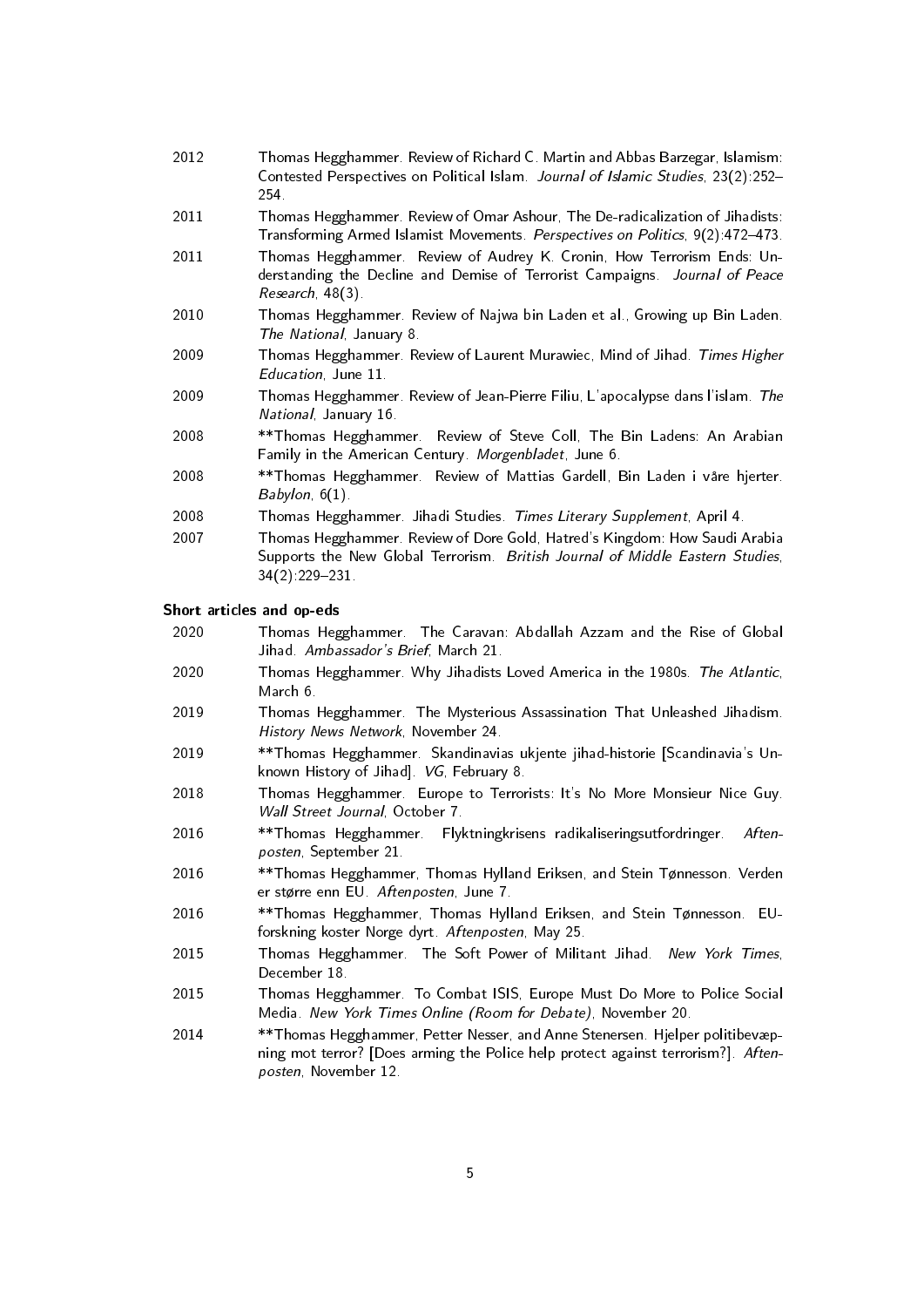- 2014 \*\*Thomas Hegghammer. Det kom aldri noen penger til å forske på høyreekstremisme etter 22. juli [There never came any funding for research on far right extremism after 22 July]. Aftenposten, November 12.
- 2014 \*\*Thomas Hegghammer. IS og fremmedkrigerne [IS and the Foreign Fighters]. Romerikes Blad, October 31.
- 2014 Thomas Hegghammer. Will ISIS weaponize foreign fighters? CNN.com, October 16.
- 2014 Thomas Hegghammer. Calculated Caliphate. Lawfare Blog, July 6.
- 2014 \*\*Thomas Hegghammer. Ekstreme fremmedkrigere [Extreme Foreign Fighters]. Forsvarets forum, June 24.
- 2014 Thomas Hegghammer. Jihadism: Seven Assumptions Shaken by the Arab Spring. Project on Middle East Political Science, February 3.
- 2014 \*\*Thomas Hegghammer. Hvem skal betale for forskning på høyreekstreme? [Who Should Fund Research on Right-Wing Extremists?]. Forskning.no, January 11.
- 2013 Thomas Hegghammer. Syria's Foreign Fighters. Foreign Policy (online), December 9.
- 2013 Thomas Hegghammer and Aaron Y. Zelin. How Syria's Civil War Became a Holy Crusade. Foreign Affairs (online), July 7.
- 2013 Thomas Hegghammer. The Riyadh Bombings: Ten Years and Ten Lessons after. al-Sharq al-Awsat, May 13.
- 2011 \*\*Thomas Hegghammer. Al-Qaida ti år etter [Al-Qaida, Ten Years on]. FFI-Fokus, (1).
- 2011 \*\*Thomas Hegghammer. Ensporet terrorforskning? [Narrow-Minded Terrorism Research?]. Aftenposten, August 9.
- 2011 Thomas Hegghammer. The Rise of the Macro-Nationalists. New York Times, July 31.
- 2011 \*\*Thomas Hegghammer. Sikkerhetspolitiske implikasjoner av folkeopprørene i Midtøsten [Security Implications of the Popular Revolutions in the Middle East]. Kortinfo, (1), May.
- 2010 Thomas Hegghammer. The Case for Chasing al-Awlaki. Foreign Policy (online), November 24.
- 2010 Thomas Hegghammer and Dominic Tierney. Why Does Al Qaeda Have a Problem with Norway? The Atlantic (online), July 13.
- 2010 Thomas Hegghammer. Lady Gaga vs. the Occupation. Foreign Policy (online), March 31.
- 2010 Thomas Hegghammer. Yemeni Threat in Saudi Arabia. Foreign Policy (online), March 26.
- 2010 Thomas Hegghammer. There is Nothing Soft about Saudi Counterterrorism. Foreign Policy (online), March 11.
- 2009 Thomas Hegghammer. The Big Impact of Small Footprints. Foreign Policy (online), November 11.
- 2009 \*\*Brynjar Lia and Thomas Hegghammer. Truer verden med terrorangrep [Threatening the World with Terrorist Attacks]. Dagsavisen, August 15.
- 2009 Thomas Hegghammer. Irreparable Damage. Foreign Policy (online), May 4.
- 2008 Thomas Hegghammer. Deconstructing the Myth about al-Qa'ida and Khobar. The Sentinel,  $1(3)$ : 20-22.
- 2007 Thomas Hegghammer. Osama bin Laden's True Priorities. The Guardian (online), December 2.
- 2004 \*\*Thomas Hegghammer. Saudi-Arabias terrorismeproblem [Saudi-Arabia's Terrorism Problem]. Aftenposten, June 18.
- 2003 \*\*Thomas Hegghammer. Mer terror under krigen mot Irak? [Will the War on Iraq Produce more Terrorism?]. Aftenposten, February 20.
- 2002 \*\*Kari Vogt and Thomas Hegghammer. Selvmordsaksjoner i Oslo? [Suicide Attacks in Oslo?]. Aftenposten, April 23.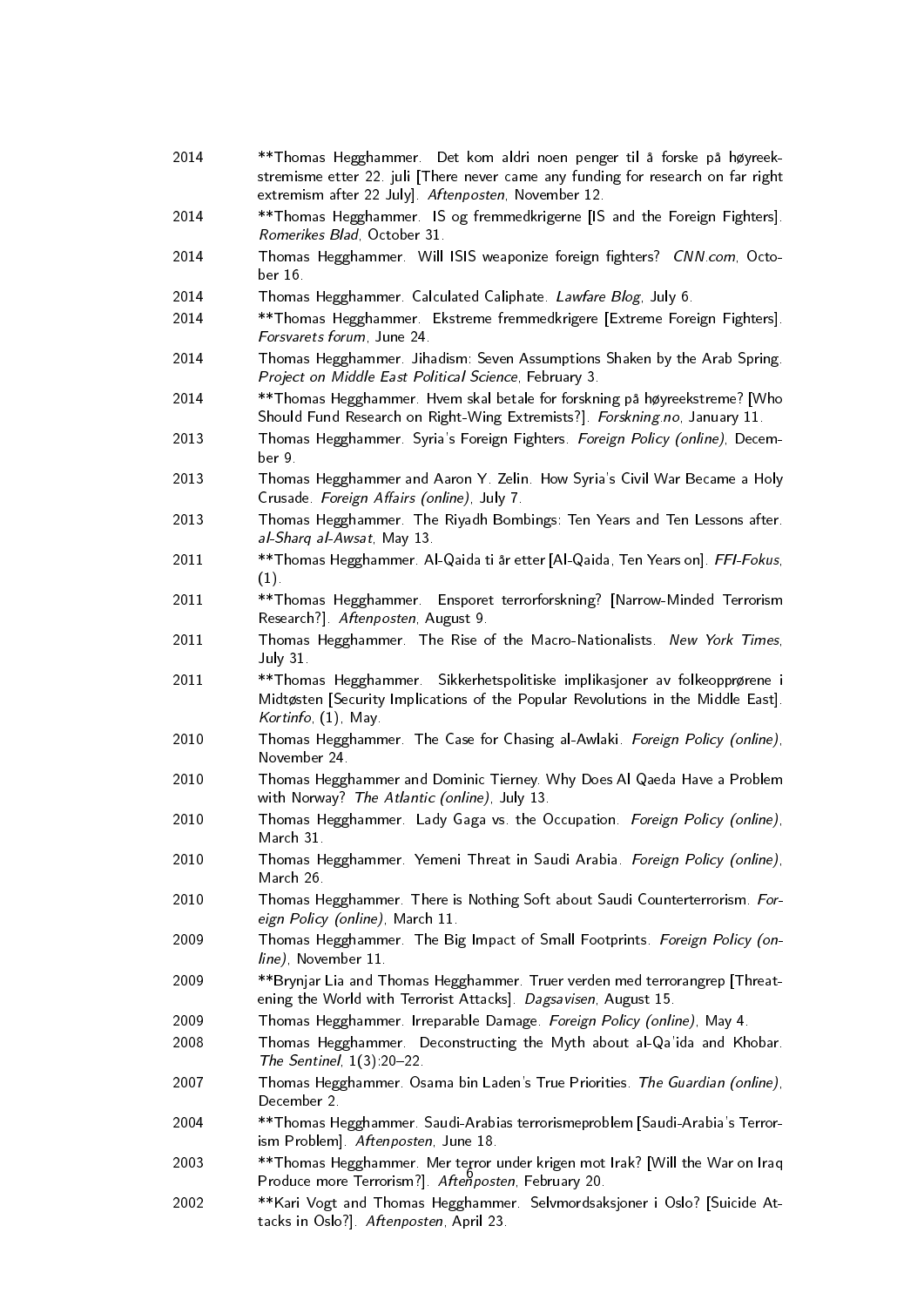- 2002 \*\*Thomas Hegghammer. Al-Qaida etter Afghanistan [Al-Qaida after Afghanistan]. Kortinfo, (12).
- 2001 \*\*Thomas Hegghammer. Bomber mot terrorisme? [Bombs against Terrorism?]. Aftenposten, November 10.

### Manuscripts in preparation

Mujahidin: A History of Islamist Militants. Book under contract with Penguin (UK) and Farrar, Strauss & Giroux (USA).

Fight, Flight, Mimic: Identity Mimicry in Armed Conflict With Diego Gambetta; edited volume under contract with Oxford University Press.

\*\*R for kvalitativ analyse [R for Qualitative Analysis]. Book under contract with Fagbokforlaget.

"Measuring Terrorism." Article under review (with Neil Ketchley).

## SOFTWARE AND DATASETS

"daiR: An R package for Google Document AI" (https://dair.info, on CRAN in June 2021). "Noisy OCR Dataset (NOD)", Zenodo, June 2021.

### AWARDS AND HONOURS

- 2014 Article of the Year Award, Fulbright Norway.
- 2012 Fulbright fellowship (for 2012-13 academic year at Stanford).
- 2011 Arthur Ross Book Award (silver), Council on Foreign Relations (for Jihad in Saudi Arabia).
- 2011 Young Scholar of the Year Award, Royal Norwegian Society of Sciences and Letters.
- 2000 Chevening Scholarship, British Council.
- 1999 Jenkyns Prize, Balliol College, Oxford University.

### GRANTS

- 2022 "Machine learning and threat actors", 1-year pilot project (EUR 100k), Norwegian Ministry of Defence.
- 2020 "The Socio-economics of Islamist Radicalization in the West", Norwegian Research Council (EUR 1M). 4-year project involving FFI, LSE, and PRIO.
- 2003 "Salafi Jihadism in Saudi Arabia", 3-year PhD grant, Norwegian Ministry of Defence.

### TEACHING EXPERIENCE

Norwegian Defence Research Establishment, "R for qualitative research", winter 2020-2021.

Oslo University (Political Science), "Terrorism in Western Democracies", spring 2019.

Norwegian Defence Research Establishment, "Publishing craft for security scholars", autumn 2014, spring 2022.

Stanford University (Political Science), "Terrorism", spring 2012.

Princeton University (Near East Studies), "Militant Islamism", spring 2008.

Guest lectures and seminars at universities in Norway, the U.S., and Italy (detailed list available upon request).

### SUPERVISION AND EXAMINATION

PhD supervision: Erik Skare (University of Oslo). PhD examinations: Jasper Schwampe (Aarhus University, 2018), Simone Molin Friis (Copenhagen University, 2018), Sara Jul Jacobsen (Roskilde University, 2019), Charlie Winter (King's College London, 2020), Tore Hamming (European University Institute, 2020), Eline Drury Løvlien (NTNU, 2021), Haid Haid (King's College London, 2021).